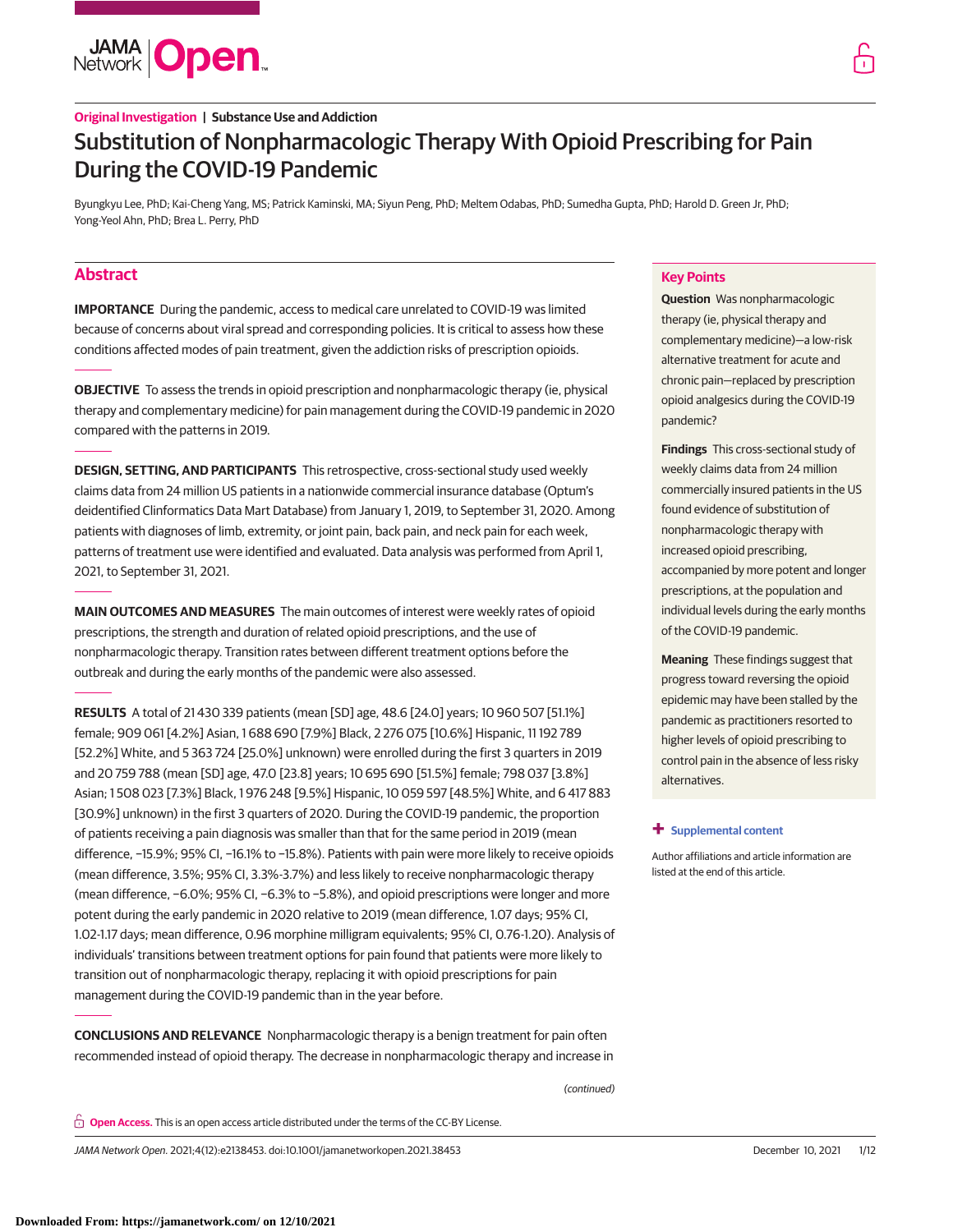### Abstract (continued)

opioid prescription during the COVID-19 pandemic found in this cross-sectional study, especially given longer days of prescription and more potent doses, may exacerbate the US opioid epidemic. These findings suggest that it is imperative to investigate the implications of limited medical access on treatment substitution, which may increase patient risk, and implement policies and guidelines to prevent those substitutions.

JAMA Network Open. 2021;4(12):e2138453. doi[:10.1001/jamanetworkopen.2021.38453](https://jama.jamanetwork.com/article.aspx?doi=10.1001/jamanetworkopen.2021.38453&utm_campaign=articlePDF%26utm_medium=articlePDFlink%26utm_source=articlePDF%26utm_content=jamanetworkopen.2021.38453)

# **Introduction**

Since the beginning of the COVID-19 pandemic, emergency department visits and hospital admissions associated with opioid overdose have spiked in the US.<sup>1-5</sup> Factors such as limited access to treatment for opioid use disorders during the pandemic likely contributed to the increase of opioid use disorder diagnoses and opioid overdose deaths.<sup>6-8</sup> In tandem, individuals' fear of contracting COVID-19, coupled with social distancing policies that restricted elective and nonurgent medical visits,<sup>9</sup> may have temporarily altered the landscape of pain management for those with chronic pain, generating renewed challenges for the US opioid epidemic.<sup>10</sup>

Opioids are a relatively inexpensive and effective treatment option for patients experiencing chronic pain.11 However, they pose a significant risk of addiction and misuse, contributing to the opioid epidemic in the US. In response to the epidemic, nonpharmacologic therapies, including physical therapies and complementary medicine, have garnered attention as safer alternative treatments for managing nonmalignant chronic pain.<sup>12-15</sup> However, nonpharmacologic therapies are more expensive and time-consuming than opioid therapy. The COVID-19 pandemic added an additional barrier because these treatments require physical contact with health care professionals. Because of the risk of COVID-19 infection from close physical contact, many states enacted policies that discouraged nonurgent medical care to preserve health care capacity to cope with the COVID-19–related surge in use, and many patients elected to forgo health care visits to reduce their transmission risk.<sup>9,16,17</sup> These issues raise questions about how the COVID-19 pandemic has affected patterns of pharmacologic and nonpharmacologic therapy for pain management.

Existing studies<sup>18-21</sup> provide inconclusive evidence of the effect of the COVID-19 pandemic on pain management. A recent study<sup>18</sup> that used a national sample of urine drug tests ordered by health care professionals found a substantial increase in the prevalence of riskier opioids, such as fentanyl and heroin, after the national emergency declaration on March, 13, 2020, although contradictory evidence has also emerged.<sup>19,20</sup> Another study<sup>21</sup> reported that outpatient and elective interventional procedures, including exercise therapy, massage therapy, and spinal manipulation, were significantly interrupted during the pandemic. However, because the study used a small convenience sample, it may lack external validity.

Our study aims to resolve these discrepancies by providing a comprehensive assessment of treatment use patterns for pain management, comparing the period before the COVID-19 pandemic with the period during the COVID-19 pandemic using large-scale claims data from patients representative of the commercially insured and Medicare Advantage populations in the US.<sup>22</sup> We hypothesized that during the pandemic, nonpharmacologic therapy may have been replaced with prescription opioids, which do not require physical contact or even an office visit. This treatment substitution may have contributed to an increased risk of opioid-related overdoses or incident cases of substance use disorder among those with acute and chronic pain. Because of the unexpectedness of the COVID-19 pandemic, the event provides a crucial opportunity to assess the extent to which physicians and patients may rely on riskier but easier solutions (eg, opioids) vs difficult but safer ones (eg, nonpharmacologic therapy) under conditions of limited access.

 $\frac{1}{11}$  JAMA Network Open. 2021;4(12):e2138453. doi:10.1001/jamanetworkopen.2021.38453 (Reprinted at a second by December 10, 2021 2/12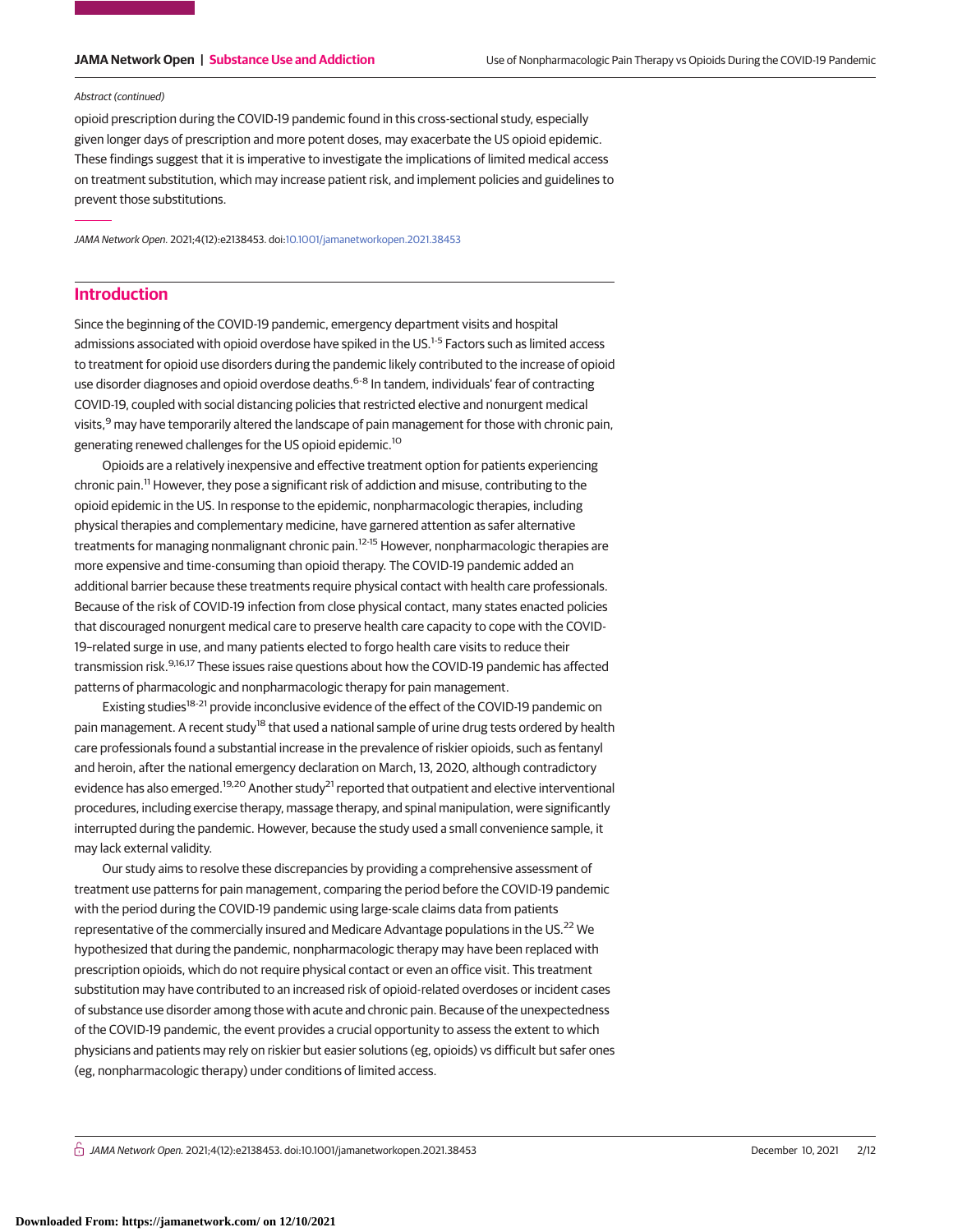# **Methods**

## **Data Collection**

This retrospective, observational cross-sectional study used weekly claims data from 24 million US patients in a nationwide commercial insurance database (Optum's deidentified Clinformatics Data Mart Database) from January 1, 2019, to September 31, 2020. This database includes 20% of the commercially insured population in all 50 US states and Washington, DC, and 24% of the Medicare Advantage population, which was of similar age and sex to the US commercially insured population more broadly.<sup>23,24</sup> Among patients in the database with diagnoses of limb, extremity, or joint pain, back pain, and neck pain for each week, patterns of treatment use were identified and evaluated. Data analysis was performed from April 1, 2021, to September 31, 2021. This study was approved by the Indiana University institutional review board and followed the Strengthening the Reporting of Observational Studies in Epidemiology [\(STROBE\)](http://www.equator-network.org/reporting-guidelines/strobe/) reporting guideline. Owing to the use of deidentified patient data, the need for informed consent was waived by the institutional review board.

Using the deidentified Clinformatics Data Mart Database, a previous study<sup>25</sup> reported that annual opioid use prevalence was 14% for commercial beneficiaries, 26% for aged Medicare beneficiaries, and 52% for disabled Medicare beneficiaries. Our analytic sample includes 21 430 339 who enrolled during the first 3 quarters in 2019 and 20 759 788 patients who enrolled during the first 3 quarters of 2020, excluding 3395 patients whose age and sex information are missing. The eFigure in the [Supplement](https://jama.jamanetwork.com/article.aspx?doi=10.1001/jamanetworkopen.2021.38453&utm_campaign=articlePDF%26utm_medium=articlePDFlink%26utm_source=articlePDF%26utm_content=jamanetworkopen.2021.38453) shows that the numbers of enrolled patients per week in 2020 during the study period decreased slightly compared with the number in 2019. The decrease in enrolled patients may be attributable to the increase in unemployment and related loss of employer-sponsored insurance or deaths due to COVID-19. To account for the changing population, we used the number of enrollees in a week as the denominator when we calculated the weekly rate of patients with a pain diagnosis.

# **Diagnosis of Pain**

For this study, we relied on the International Statistical Classification of Diseases, Tenth Revision, Clinical Modification (ICD-10-CM) code list that includes a full spectrum of common pain conditions.<sup>26</sup> We used a subset of 10 548 ICD-10-CM codes to identify patients with any of these common pain conditions: limb or extremity pain; joint pain and nonsystemic, noninflammatory arthritic disorders; back pain; and neck pain. eTable 1 in the [Supplement](https://jama.jamanetwork.com/article.aspx?doi=10.1001/jamanetworkopen.2021.38453&utm_campaign=articlePDF%26utm_medium=articlePDFlink%26utm_source=articlePDF%26utm_content=jamanetworkopen.2021.38453) lists the numbers of patients who received each pain diagnosis cluster in 2019 and 2020.

# **Opioid and Nonpharmacologic Therapy for Pain Treatment**

We designated patients as at risk if they received any pain diagnosis in the week regardless of previous pain diagnoses. Of patients with pain, 2 types of treatments were measured. First, we identified prescriptions for opioid analgesics using the list of National Drug Codes provided by the National Center for Injury Prevention and Control and created a binary indicator for whether a patient received any opioid prescription each week. eTable 2 in the [Supplement](https://jama.jamanetwork.com/article.aspx?doi=10.1001/jamanetworkopen.2021.38453&utm_campaign=articlePDF%26utm_medium=articlePDFlink%26utm_source=articlePDF%26utm_content=jamanetworkopen.2021.38453) lists the numbers of patients with pain receiving different opioid drugs; acetaminophen-hydrocodone and tramadol hydrochloride were most frequently used, followed by acetaminophen–oxycodone hydrochloride and oxycodone hydrochloride.

Second, to examine the duration and strength of opioid prescriptions, for each week we measured days of opioid prescriptions and total morphine milligram equivalents (MMEs). We calculated the length in days of the opioid prescription using the maximum length of days for which each drug is prescribed and taking the sum of all the days prescribed in a given week for a patient. We calculated MMEs for each opioid prescription using strength per unit × (number of units/days' supply) × MME conversion factor<sup>12</sup> and took the sum of MMEs for all prescriptions received by a patient in a given week. In addition, we identified the nonpharmacologic treatment for pain using 21

 $\bigcap$  JAMA Network Open. 2021;4(12):e2138453. doi:10.1001/jamanetworkopen.2021.38453 (Reprinted) December 10, 2021 3/12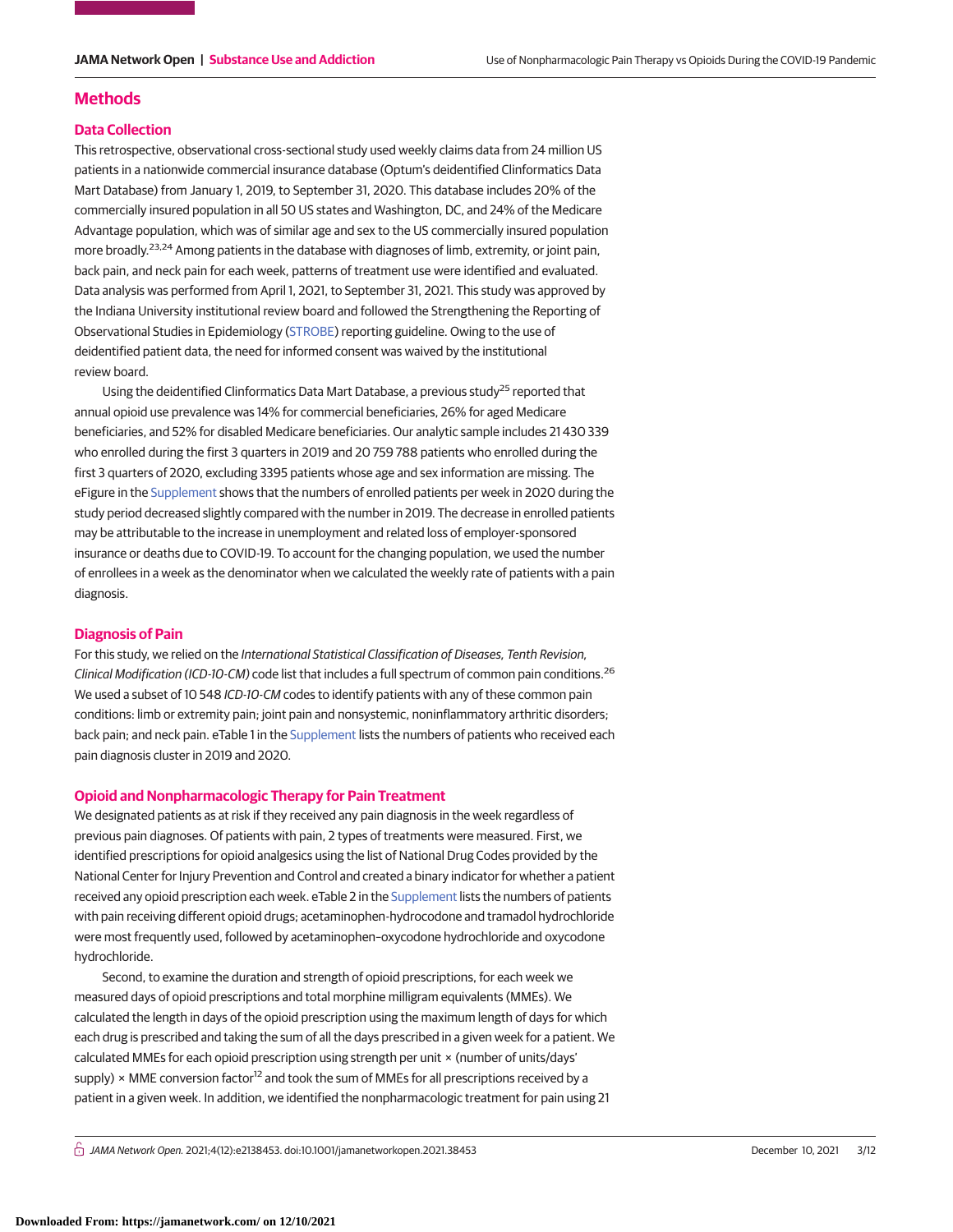Current Procedural Terminology codes (eTable 3 in the [Supplement\)](https://jama.jamanetwork.com/article.aspx?doi=10.1001/jamanetworkopen.2021.38453&utm_campaign=articlePDF%26utm_medium=articlePDFlink%26utm_source=articlePDF%26utm_content=jamanetworkopen.2021.38453) and created a binary indicator of whether a patient received any of these nonpharmacologic therapies in a given week. eTable 4 in the [Supplement](https://jama.jamanetwork.com/article.aspx?doi=10.1001/jamanetworkopen.2021.38453&utm_campaign=articlePDF%26utm_medium=articlePDFlink%26utm_source=articlePDF%26utm_content=jamanetworkopen.2021.38453) lists the numbers of patients with pains receiving different types of nonpharmacologic therapy for pain treatment.

# **Statistical Analysis**

We described weekly trends in pain prevalence from the first week to the 40th week of 2020 using trends from the same period in 2019 as a baseline for comparison. We used the same strategy to describe weekly trends in indicators of opioid prescriptions and nonpharmacologic therapy for patients with pain. In doing so, we calculated the proportion of patients with pain in a given week and the prevalence of treatment use (ie, opioids and nonpharmacologic therapy) as well as the length in days and strength in MMEs of opioid prescriptions among patients with pain who visited physicians in the same week.

To conduct statistical tests for changes in these indicators from 2019 to 2020, we broadly defined the prepandemic (weeks 1-10; before the national emergency declaration on March 13, 2020), the early pandemic (weeks 11-27; until Independence Day, encompassing state closures followed by partial reopening with capacity constraints and service backlogs), and the later pandemic period (weeks 28-40) for 2020 based on 2 major discontinuities in the COVID-19 pandemic in the US.<sup>7,27</sup> We compared differences in the proportion of patients with pain, patients with pain receiving opioids, and patients with pain receiving nonpharmacologic therapy, as well as the mean of weekly total MMEs and the mean of weekly total days of opioid prescriptions between 2019 and 2020 during the prepandemic and the early pandemic period, respectively, using linear probability models for binary outcomes and regression models for continuous outcomes with robust SEs that account for clustering across overlapping patients between 2019 and 2020. Specifically, we regressed the outcome for each patient within each period on an indicator for the pandemic year (taking a value of 1 in 2020 and 0 in 2019) and interpreted the coefficient on the 2020 indicator as the difference in mean outcomes between 2019 and 2020. We present 95% CIs to characterize the uncertainty associated with our estimates of the trends and differences.

Finally, we investigated how patients transitioned between treatment options by producing a Markov transition matrix. We assigned patients to 4 different categories based on the treatment they received each week. Specifically, a patient might receive no treatment, only opioids, only nonpharmacologic therapy, or both opioid and nonpharmacologic therapy simultaneously in a given week. We only included patients who visited at least in 2 weeks in 2019 and 2020 so that we could identify the transition in treatment options between 2 consecutive visits. We then calculated the rates at which patients transitioned from one category to another in consecutive weeks and aggregated these rates for the prepandemic and early pandemic periods. We produced the same transition matrix for the corresponding 2 periods in 2019 as a baseline. To compare changes between 2019 and 2020 for the same period, we calculated mean differences in the transition rates between 2019 and 2020 during the prepandemic and early pandemic periods, respectively.

Statistical analyses were performed on September 5, 2021, using R statistical software, version 4.0.3 (R Foundations for Statistical Computing) and Stata MP, version 17 (StataCorp LLC). All codes and data to replicate analyses are available on the Harvard dataverse website.<sup>28</sup>

# **Results**

A total of 21 430 339 patients (mean [SD] age, 48.6 [24.0] years; 10 960 507 [51.1%] female; 909 061 [4.2%] Asian, 1 688 690 [7.9%] Black, 2 276 075 [10.6%] Hispanic, 11 192 789 [52.2%] White, and 5 363 724 [25.0%] unknown) were enrolled during the first 3 quarters in 2019 and 20 759 788 (mean [SD] age, 47.0 [23.8] years; 10 695 690 [51.5%] female; 798 037 [3.8%] Asian; 1 508 023 [7.3%] Black, 1 976 248 [9.5%] Hispanic, 10 059 597 [48.5%] White, and 6 417 883 [30.9%] unknown) in the first 3 quarters of 2020. eTable 5 in the [Supplement](https://jama.jamanetwork.com/article.aspx?doi=10.1001/jamanetworkopen.2021.38453&utm_campaign=articlePDF%26utm_medium=articlePDFlink%26utm_source=articlePDF%26utm_content=jamanetworkopen.2021.38453) summarizes the

 $\bigcap$  JAMA Network Open. 2021;4(12):e2138453. doi:10.1001/jamanetworkopen.2021.38453 (Reprinted) December 10, 2021 4/12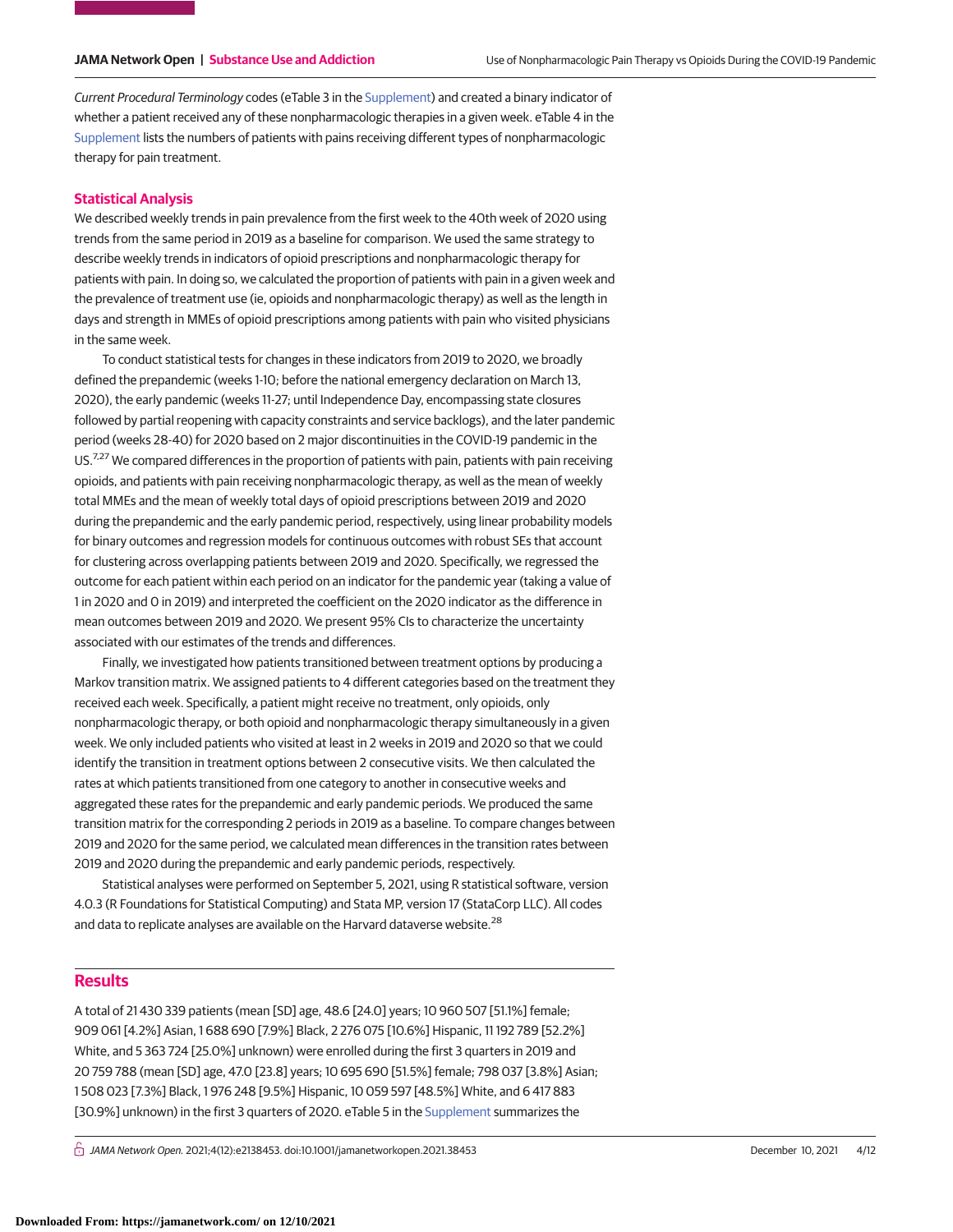characteristics of all enrolled patients and patients with pain in 2019 and 2020. Among 20 759 788 enrollees in 2020, 5 280 231 patients (25.4%; 3 046 909 [57.7%] female) received at least 1 pain diagnosis vs 5 834 947 (27.2%) of 21 430 339 enrollees (3 357 288 [57.5%] female) observed in 2019. The characteristics of the patients with pain in 2020, including pain type, were similar to those in 2019, except that patients with pain in 2020 were more likely to be privately insured and their race and ethnicity were less likely to be unknown.

**Figure 1** shows that the proportion of patients who received any pain diagnosis in 2020 was similar to that from 2019 until March but decreased starting the third week of March 2020, right after the national emergency declaration. The **Table** indicates that the decrease in the proportion of patients with pain in the early pandemic period from 2019 to 2020 was substantial (mean difference, −15.9%; 95% CI, −16.1% to −15.8%), given that the proportion of patients with pain slightly increased from 2019 to 2020 in the prepandemic period (mean difference, 0.4%; 95% CI, 0.4%-0.5%). The prevalence of pain diagnoses was lower until August 2020 but rebounded to the 2019 level in September. To account for the influence of limited medical access, we restricted our analysis to patients who received a pain diagnosis each week.

**Figure 2**A and B shows how patients with pain who could have received both opioids and nonpharmacologic therapy were treated during the COVID-19 pandemic. The proportion of patients

> Labor Day The proportion of patients receiving a pain diagnosis is calculated as the ratio of the number of patients with pain to the number of patients with any claim in a week in 2019 and 2020. There were decreases around 3 major holidays as well as the national emergency declaration on March 13, 2020.

Figure 1. Trends in the Share of Patients With Selected Pain Diagnoses in 2019 and 2020



| Mean (95% CI)                  |                      |                       |               |                    |                       |               |                      |
|--------------------------------|----------------------|-----------------------|---------------|--------------------|-----------------------|---------------|----------------------|
| Prepandemic period             |                      | Early pandemic period |               |                    | Later pandemic period |               |                      |
| 2020                           | <b>Difference</b>    | 2019                  | 2020          | <b>Difference</b>  | 2019                  | 2020          | <b>Difference</b>    |
| 32.1 (32 to                    | 0.4(0.4)             | 59.5 (59.4 to         | 43.6 (43.5 to | $-15.9$ ( $-16$ to | 44.3 (44.3 to         | 44.7 (44.7 to | 0.4(0.3)             |
| 32.1)                          | 0.5)                 | 59.6)                 | 43.6)         | $-15.8$            | 44.4)                 | 44.8)         | 0.5)                 |
| 35.8 (35.6 to                  | 0.6(0.4)             | 45.9 (45.7 to         | 39.8 (39.6 to | $-6.0$ ( $-6.3$ to | 39.6 (39.4 to         | 37.5 (37.3 to | $-2.1$ ( $-2.4$ to   |
| 36)                            | (0.8)                | 46.1)                 | 40.0          | $-5.8$             | 39.8)                 | 37.7)         | $-1.9$               |
| 24.2 (24.1 to                  | $-1.4$ ( $-1.5$ to   | 28.6 (28.5 to         | 32.1 (31.9 to | 3.5(3.3)           | 25.7 (25.6 to         | 26.7 (26.5 to | 0.9(0.8)             |
| 24.3)                          | $-1.2)$              | 28.8)                 | 32.3)         | 3.7)               | 25.8)                 | 26.8)         | 1.1)                 |
|                                |                      |                       |               |                    |                       |               |                      |
| 5.2(5.2)                       | $-0.28$ ( $-0.32$ to | 5.8 (5.7 to           | 6.8(6.8)      | 1.07 (1.02 to      | 5.4(5.4)              | 5.7(5.6)      | 0.23(0.19)           |
| 5.2)                           | $-0.20$              | 5.8)                  | 6.9)          | 1.1)               | 5.5)                  | 5.7)          | 0.30)                |
| 10.7 (10.6 to                  | $-1.37$ ( $-1.52$ to | 12.8 (12.6 to         | 13.7 (13.6 to | 0.96 (0.76 to      | 11.5 (11.4 to         | 11.5 (11.4 to | $-0.02$ ( $-0.18$ to |
| 10.8)                          | $-1.20$              | 12.9)                 | 13.9)         | 1.20)              | 11.6)                 | 11.6)         | 0.10)                |
| 31.6 (31.6 to<br>12.1 (11.9 to |                      |                       |               |                    |                       |               |                      |

Abbreviation: MMEs, morphine milligram equivalents.

<sup>a</sup> This table presents the mean (95% CI) of each outcome in 2019 and 2020 across the prepandemic (weeks 1-10), early pandemic (weeks 11-27), and later pandemic (weeks 28-40) periods. The changes from 2019 to 2020 are presented with 95% CIs estimated from regression models that account for clustering because of overlapping patients across different periods.

 $\bigcap$  JAMA Network Open. 2021;4(12):e2138453. doi:10.1001/jamanetworkopen.2021.38453 (Reprinted) December 10, 2021 5/12

2.0 1.5 Patients with pain diagnosis Patients with pain diagnosis  $• 2019$ 1.0 2020  $0.5$ Independence Day National emergency declaration rial Day — → 0<br>January January February March April May June July August September October Month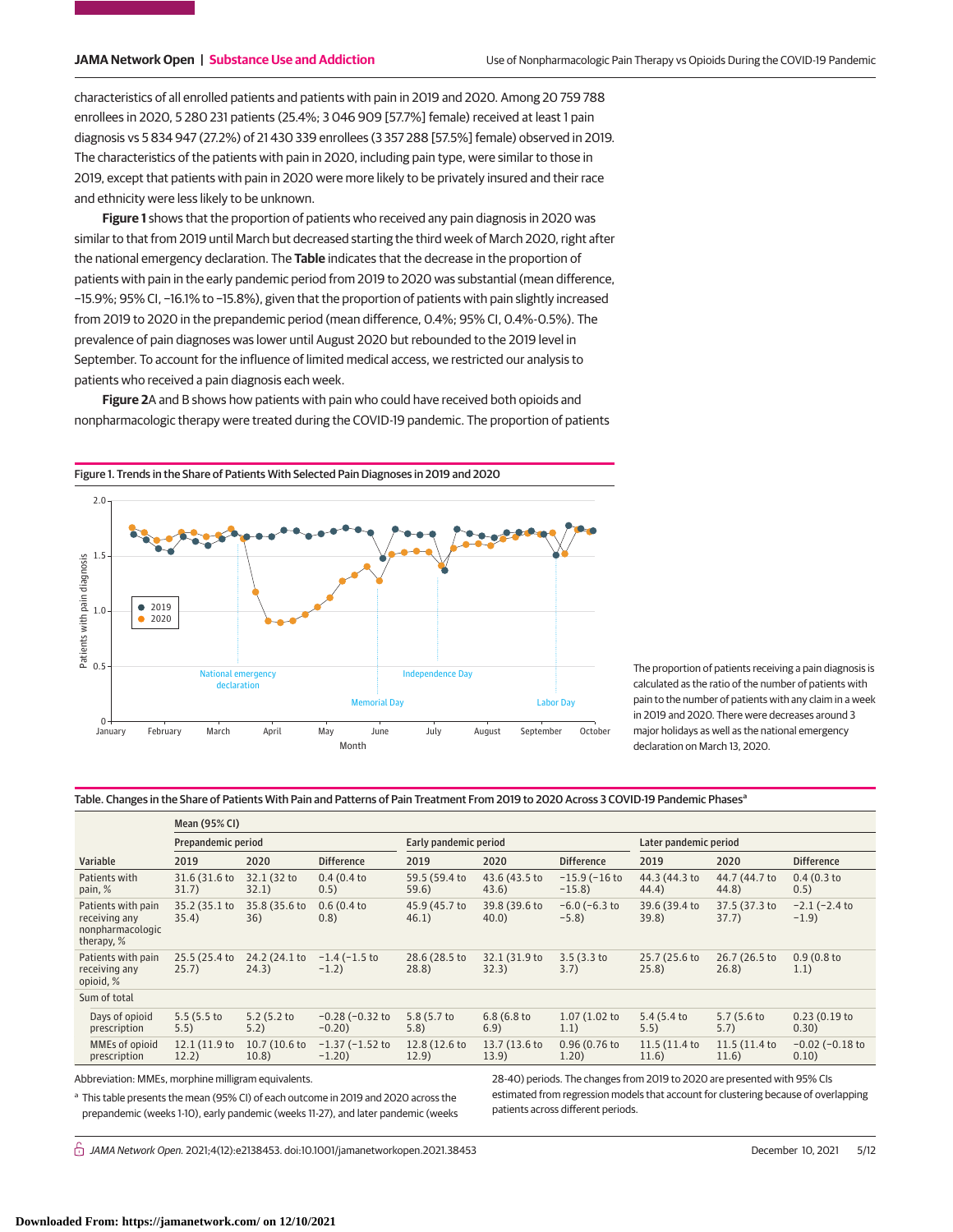

A and B, Patients could have received both opioids and nonpharmacologic therapy. Blue vertical lines indicate the date of the national emergency declaration (March 13, 2020), and black dotted lines indicate the date of Independence Day (July 4, 2020). The extremely narrow 95% CIs are not visible because of the large sample size and indicate very precise estimates. MMEs indicates morphine milligram equivalents.

 $\bigcap$  JAMA Network Open. 2021;4(12):e2138453. doi:10.1001/jamanetworkopen.2021.38453 (Reprinted) December 10, 2021 6/12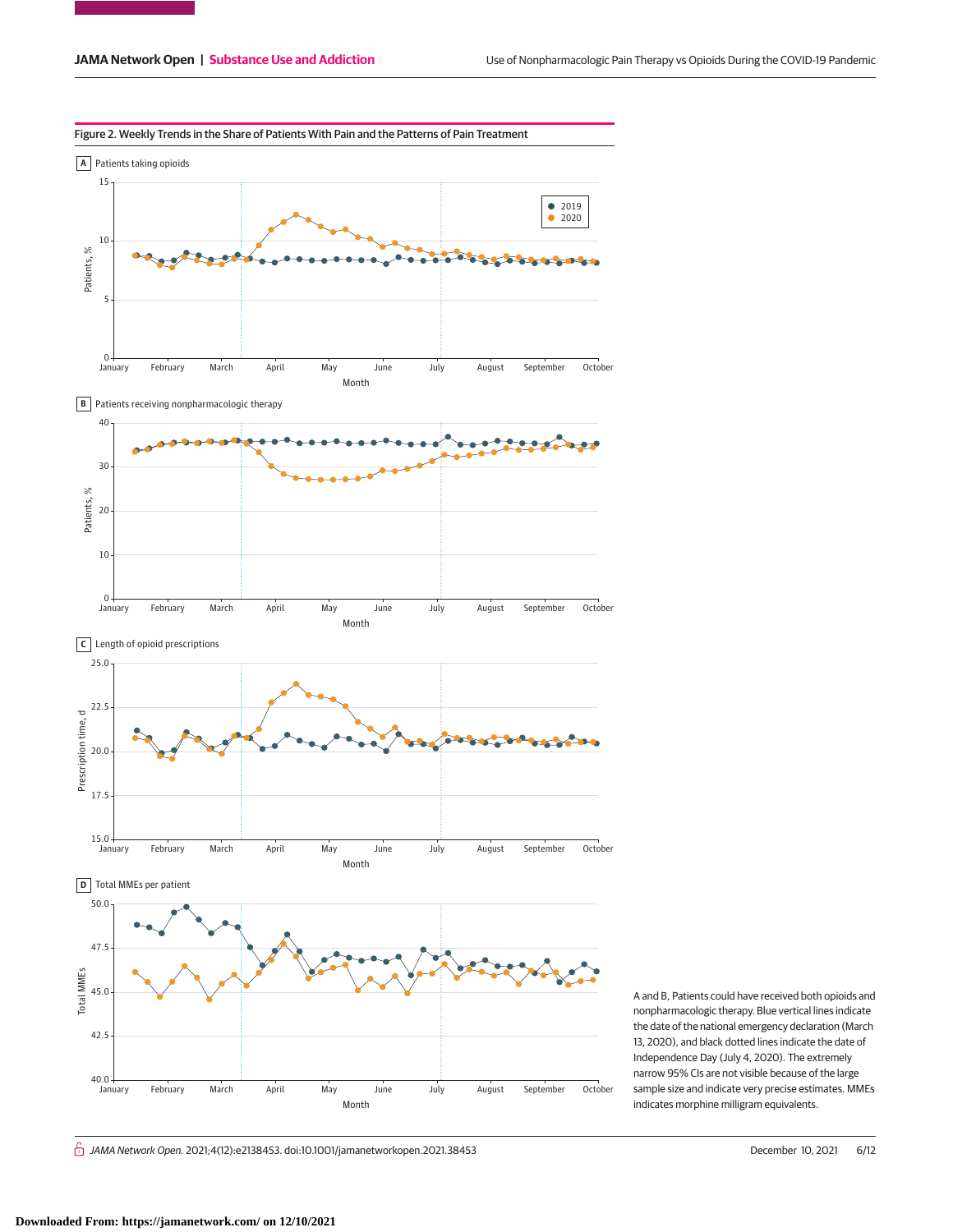with pain receiving opioids decreased in the prepandemic period in 2020 compared with 2019 (−1.4%; 95% CI, −1.5% to −1.2%) but increased in the early pandemic period in 2020 compared with 2019 (3.5%; 95% CI, 3.3%-3.7%). In addition, the proportion of patients with pain receiving nonpharmacologic therapy was lower in the early pandemic period in 2020 compared with 2019 (−6.0%; 95% CI, −6.3% to −5.8%), which contradicts the prepandemic trends (0.6%; 95% CI, 0.4% to 0.8%). Patients with pain were also more likely to receive longer opioid prescriptions in the early pandemic in 2020 than in 2019 (mean difference, 1.07 days; 95% CI, 1.02-1.17 days), although this deviation quickly returned to the 2019 level in the later pandemic period (mean difference, 0.23 days; 95% CI, 0.19-0.30 days). Patients with pain received opioid prescriptions with higher doses in the early pandemic in 2020 than in 2019 (mean difference, 0.96 MMEs; 95% CI, 0.76-1.20 MMEs), although the dosage level decreased in the prepandemic period (mean difference, −1.37 MMEs; 95% CI, −1.52 to −1.2 MMEs) and decreased again in the later pandemic period. The observed changes in opioid and nonpharmacologic therapy for pain remain broadly similar for alternative definitions of the prepandemic, early pandemic, and later pandemic periods in 2020, exhibiting a decrease during state closures and early reopenings followed by subsequent recovery to 2019 levels.

The patient-level transition rates across the 4 different treatment options (ie, received no treatment, opioid therapy only, nonpharmacologic therapy only, and both opioid and nonpharmacologic therapy) during the prepandemic and the early pandemic period in 2019 and 2020 are presented in eTables 6 and 7 in the [Supplement,](https://jama.jamanetwork.com/article.aspx?doi=10.1001/jamanetworkopen.2021.38453&utm_campaign=articlePDF%26utm_medium=articlePDFlink%26utm_source=articlePDF%26utm_content=jamanetworkopen.2021.38453) respectively. **Figure 3** shows the mean differences in transition rates among patients with pain from 2019 to 2020 in the prepandemic and early pandemic periods. In all cases, the transition to nonpharmacologic therapy decreased in the early pandemic period in 2020, whereas the transition to opioids increased compared with the 2019 baseline. However, the prepandemic differences in transition rates across different treatment options from 2019 to 2020 were very small compared with those in the early pandemic period.

eTable 8 in the [Supplement](https://jama.jamanetwork.com/article.aspx?doi=10.1001/jamanetworkopen.2021.38453&utm_campaign=articlePDF%26utm_medium=articlePDFlink%26utm_source=articlePDF%26utm_content=jamanetworkopen.2021.38453) indicates that for the early pandemic period in 2020, compared with 2019, those who received no treatment during the current visit were more likely to receive only



Figure 3. Comparison of Transition Rates Across Opioid and Nonpharmacologic Therapy for Patients With Pain in 2019 and 2020

> (weeks 11-27) periods using weekly claims and prescription data by calculating whether each patient received no treatment, opioids only, nonpharmacologic therapy only, or both opioids and therapy in the next visit conditional on the treatment received in the current visit. Each square shows the difference in transition rates from 2019 to 2020 during the prepandemic period (green) and the early pandemic period (orange for increases; blue for decreases). See eTables 6 and 7 in the [Supplement](https://jama.jamanetwork.com/article.aspx?doi=10.1001/jamanetworkopen.2021.38453&utm_campaign=articlePDF%26utm_medium=articlePDFlink%26utm_source=articlePDF%26utm_content=jamanetworkopen.2021.38453) for prepandemic and early pandemic transition matrixes for 2019 and 2020 and eTable 8 in the [Supplement](https://jama.jamanetwork.com/article.aspx?doi=10.1001/jamanetworkopen.2021.38453&utm_campaign=articlePDF%26utm_medium=articlePDFlink%26utm_source=articlePDF%26utm_content=jamanetworkopen.2021.38453) for the difference in transition rates from 2019 to 2020.

Transition rate matrixes were generated for the prepandemic (weeks 1-10) and the early pandemic

 $\bigcap$  JAMA Network Open. 2021;4(12):e2138453. doi:10.1001/jamanetworkopen.2021.38453 (Reprinted) December 10, 2021 7/12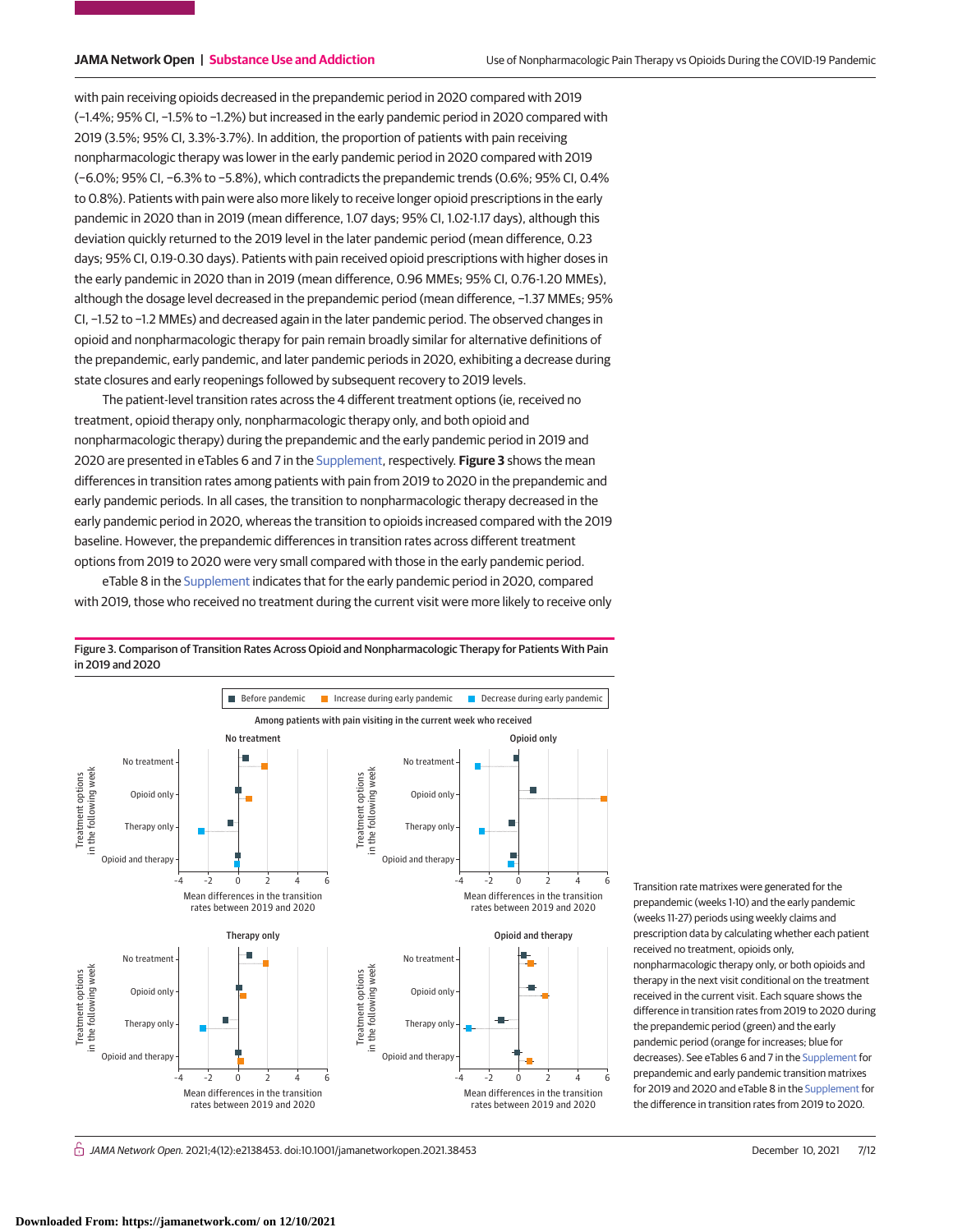opioids during the next visit (mean difference, 0.74%; 95% CI, 0.71%-0.78%) and were less likely to receive nonpharmacologic therapy only (mean difference, −2.47%; 95% CI, −2.51% to −2.42%). Those patients who received only opioids during the current visit were more likely to receive opioids in the next visit (mean difference, 5.75%; 95% CI, 5.56%-5.94%) and were less likely to receive nonpharmacologic therapy (mean difference, −2.47%, 95% CI, −2.57% to −2.37%). Those who received only nonpharmacologic therapy in the current visit were more likely to receive opioids only (mean difference, 0.36%; 95% CI, 0.33%-0.38%), both opioids and nonpharmacologic therapy (mean difference, 0.17%; 95% CI, 0.14%-0.19%), or no treatment (mean difference, 1.86%; 95% CI, 1.78%-1.94%) in the next visit and were less likely to receive nonpharmacologic therapy (mean difference, −2.38%; 95% CI, −2.47%- −2.29%). Those who received both opioids and nonpharmacologic therapy during the current visit were more likely to receive opioids only (mean difference, 1.78%; 95% CI, 1.51%-2.05%) or no treatment (mean difference, 0.81%; 95% CI, 0.43%- 1.18%) and were less likely to receive nonpharmacologic therapy only (mean difference, −3.32%; 95% CI, −3.73% to −2.92%).

# **Discussion**

In this cross-sectional study, we examined the treatment of acute and chronic pain during the early period of the COVID-19 pandemic. With the exponential spread of COVID-19 and the resulting US national emergency declaration, in-person health care visits for elective, nonessential medical care were suspended by many states, practitioners, and patients to reduce community transmission. Using population-level trends and individual-level treatment transitions, we assessed the consequences of these circumstances for pain treatment.

Although the adaptive prescribing response during the shutdowns in March through June 2020 may have provided a necessary stopgap for patients in need of pain management, it may also have increased patient risk. The significant decrease in the proportion of patients with pain during the early COVID-19 pandemic period identified in our study implies that many patients may have experienced pain without an effective treatment because they could not visit physicians and hospitals because of COVID-related restrictions and concerns. Even among patients who could obtain health services, patients with pain using nonpharmacologic therapy alone or in combination with opioid maintenance therapy may have had to introduce opioids or increase their dosage, respectively, to manage pain during a period of limited access to nonpharmacologic therapy. Likewise, patients newly diagnosed with acute pain may have been introduced to opioids when an equally effective nonpharmacologic therapy would typically have been prescribed. Excessive pandemic-driven exposures to opioids and to higher doses and longer prescriptions may have increased the risk of future misuse or dependence.<sup>29-32</sup>

In 2016, the Centers for Disease Control and Prevention recommended use of nonpharmacologic therapy and nonopioid pharmacologic therapy instead of or in combination with opioid therapy because those options effectively reduce pain and improve physical function without the risk of addiction.<sup>12,13</sup> Because these recommendations alone have not had significant effects on the opioid epidemic, policies that target the opioid epidemic have continued to focus on managing and controlling the supply of prescription opioids.<sup>33</sup> Recent studies<sup>24,34,35</sup> have found that the success of these policies—shorter duration and lower volume of opioid prescriptions—is not sufficient to reverse the increasing trends in opioid overdose mortality. Against this background, our findings regarding the substitution of nonpharmacologic therapy with opioid therapy during the COVID-19 pandemic suggest that policies that markedly expand the use of nonaddictive treatments, such as physical therapy for chronic pain management, are urgently needed.

Although the proliferation of telemedicine during the COVID-19 pandemic $36$  may have contributed to the substitution of nonpharmacologic therapy with opioid prescriptions, virtual nonpharmacologic therapy holds potential to help reduce disparities caused by unequal access to in-person nonpharmacologic therapy. Although certain procedures require direct in-person contact

 $\bigcap$  JAMA Network Open. 2021;4(12):e2138453. doi:10.1001/jamanetworkopen.2021.38453 (Reprinted) December 10, 2021 8/12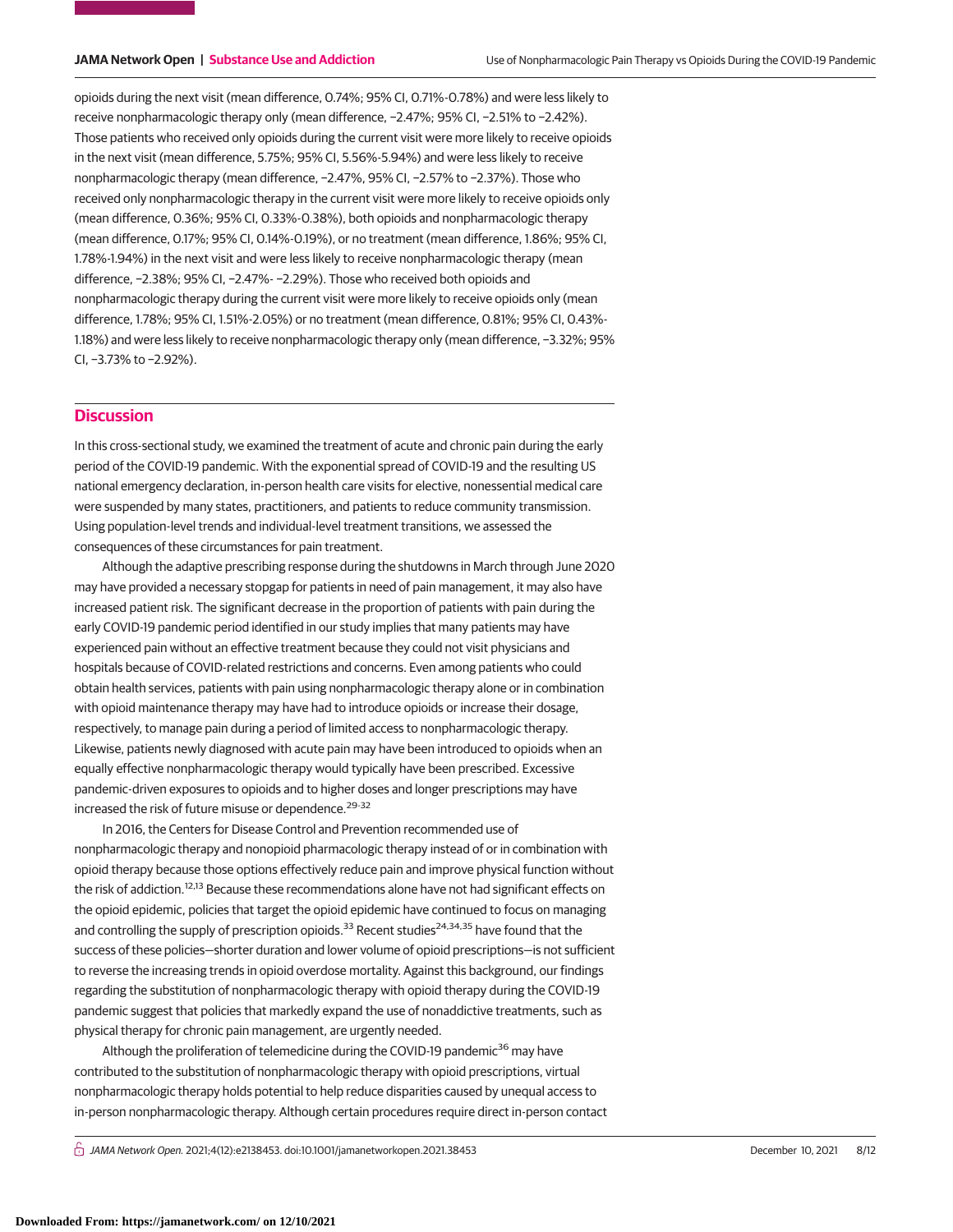(eg, deep tissue massage), other forms of therapy can be effectively provided remotely through telemedicine (eg, certain physical therapies).<sup>37</sup> Although the digital divide remains a problem, especially in rural areas and among patients with low socioeconomic status,<sup>38,39</sup> telemedicine could be a viable strategy to provide nonpharmacologic therapy to patients with pain under social distancing or to those in areas with a shortage of health care professionals.

These findings on pain management should be considered in the context of pandemicassociated changes in the opioid epidemic. Recent estimates from the Centers for Disease Control and Prevention suggest that more than 81 000 drug overdose deaths occurred in the US in the 12 months ending in May 2020.<sup>2</sup> This estimate is the highest number of overdose deaths ever recorded in a 12-month period. This recent increase in overdose mortality is a sharp deviation from trends before the pandemic. Specifically, during 2017 to 2018, opioid-involved overdose deaths had decreased for the first time since 1999. Although synthetic opioids appear to be driving the increase in overdose deaths, increasing 38.4% from the prior year, our findings on excessive exposure to prescription opioids during the pandemic may portend future problems, potentially disrupting largescale public health efforts to reduce inappropriate prescribing and encourage nonpharmacologic therapies for pain.

# **Limitations**

Our study has limitations. First, because the data used for the analysis are only nationally representative of the commercially insured and Medicare Advantage populations, our results may not generalize to other populations (eg, those who are uninsured or covered by Medicaid). This issue may be particularly problematic during the COVID-19 pandemic because high rates of unemployment could have led to reduced commercial coverage, although our data indicate only a marginal decrease in the enrolled population. Second, because our data reflect only insurance claims, any medications or treatments paid for directly or obtained outside the insurance system would not be captured in our data set, which could bias our results. Third, our measure of opioid dosage per week is based on whether the patient received a prescription on the claim and does not reflect whether the person actually consumed the medication. Fourth, although our findings regarding longer and higher-dosage opioid prescriptions in the early months of the pandemic raise concerns about the downstream harms associated with the deviations from recommended opioid prescribing patterns, the examination of possible long-term effects is left to future work as additional data become available.

# **Conclusions**

Projecting beyond the pandemic, our findings on substitution of nonpharmacologic therapy with opioids may have broader implications for health disparities.<sup>40</sup> We found that under conditions of reduced access to diverse treatment options, practitioners and patients resorted to riskier alternatives to manage acute and chronic pain. After the pandemic, nonpharmacologic therapy will likely continue to be inaccessible for many patients because of factors such as cost, underinsurance, lack of transportation, lack of childcare, or inability to take time off work. These barriers disproportionately affect people in rural areas, Black and Latinx patients, gender and sex minorities, and those in disadvantaged socioeconomic groups<sup>41-43</sup> and thus may contribute to broader disparities in opioid use disorders and overdose. It is critical to increase universal access to nonpharmacologic treatments for pain management by reducing these barriers.

### **ARTICLE INFORMATION**

**Accepted for Publication:** October 17, 2021. **Published:** December 10, 2021. doi[:10.1001/jamanetworkopen.2021.38453](https://jama.jamanetwork.com/article.aspx?doi=10.1001/jamanetworkopen.2021.38453&utm_campaign=articlePDF%26utm_medium=articlePDFlink%26utm_source=articlePDF%26utm_content=jamanetworkopen.2021.38453)

 $\bigcap$  JAMA Network Open. 2021;4(12):e2138453. doi:10.1001/jamanetworkopen.2021.38453 (Reprinted) December 10, 2021 9/12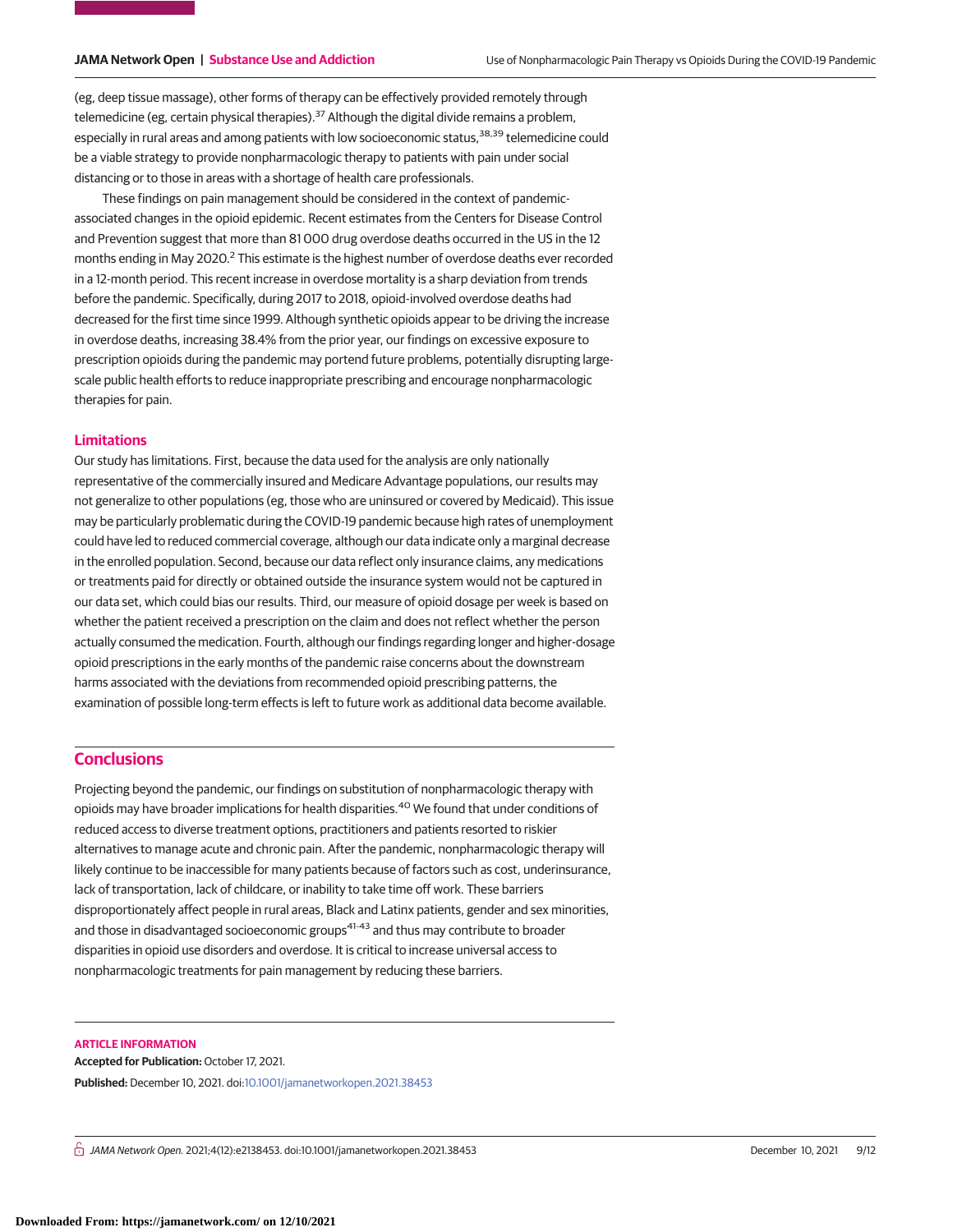**Open Access:** This is an open access article distributed under the terms of the [CC-BY License.](https://jamanetwork.com/pages/cc-by-license-permissions/?utm_campaign=articlePDF%26utm_medium=articlePDFlink%26utm_source=articlePDF%26utm_content=jamanetworkopen.2021.38453) © 2021 Lee B et al. JAMA Network Open.

**Corresponding Authors:** Byungkyu Lee, PhD, Department of Sociology, Indiana University Bloomington, 1020 E. Kirkwood Ave, 770 Ballantine Hall, 1020 E Kirkwood Ave, Bloomington, IN 47405 [\(bl11@indiana.edu\)](mailto:bl11@indiana.edu), and Brea L. Perry, PhD, Department of Sociology, Indiana University Bloomington, 1020 E Kirkwood Ave, 767 Ballantine Hall, Bloomington, IN 47405 [\(blperry@indiana.edu\)](mailto:blperry@indiana.edu).

**Author Affiliations:** Department of Sociology, Indiana University Bloomington, Bloomington (Lee, Peng, Odabas); Luddy School of Informatics, Computing, and Engineering, Indiana University Bloomington, Bloomington (Yang); Luddy School of Informatics, Computing, and Engineering, Department of Sociology, Indiana University Bloomington, Bloomington (Kaminski); Department of Economics, Indiana University–Purdue University, Indianapolis (Gupta); Department of Applied Health Science, School of Public Health, Indiana University Bloomington, Bloomington (Green); Center for Complex Networks and Systems Research, Luddy School of Informatics, Computing and Engineering, Indiana University Bloomington, Bloomington (Ahn); Network Science Institute, Indiana University Bloomington, Bloomington (Ahn); Connection Science, Massachusetts Institute of Technology, Cambridge (Ahn); Department of Sociology, Network Science Institute, Indiana University Bloomington, Bloomington (Perry).

**Author Contributions:** Drs Lee and Perry had full access to all the data in the study and take responsibility for the integrity of the data and the accuracy of the data analysis.

Concept and design: Lee, Peng, Gupta, Green, Ahn.

Acquisition, analysis, or interpretation of data: All authors.

Drafting of the manuscript: Lee, Yang, Kaminski, Peng, Odabas, Gupta, Perry.

Critical revision of the manuscript for important intellectual content: Lee, Yang, Kaminski, Peng, Gupta, Green, Ahn.

Statistical analysis: Lee, Yang, Kaminski.

Obtained funding: Green, Ahn, Perry.

Administrative, technical, or material support: Lee, Yang, Kaminski, Green, Ahn, Perry.

Supervision: Lee, Gupta, Green, Ahn.

**Conflict of Interest Disclosures:** Dr Perry reported receiving grants from the National Institutes of Health and personal fees from Shatterproof LLC outside the submitted work. No other disclosures were reported.

**Funding/Support:** This research was funded by grant R01 DA039928 from the National Institute on Drug Abuse (Dr Perry, principal investigator), and an Indiana University Addictions Grand Challenge Grant.

**Role of the Funder/Sponsor:** The funding sources had no role in the design and conduct of the study; collection, management, analysis, and interpretation of the data; preparation, review, or approval of the manuscript; and decision to submit the manuscript for publication.

**Additional Contributions:** The information technology team at the Indiana University Network Science Institute provided technical support. The team was not compensated for this work.

### **REFERENCES**

**1**. Khatri UG, Pizzicato LN, Viner K, et al. Racial/ethnic disparities in unintentional fatal and nonfatal emergency medical services-attended opioid overdoses during the COVID-19 pandemic in Philadelphia. JAMA Netw Open. 2021;4(1):e2034878. doi[:10.1001/jamanetworkopen.2020.34878](https://jama.jamanetwork.com/article.aspx?doi=10.1001/jamanetworkopen.2020.34878&utm_campaign=articlePDF%26utm_medium=articlePDFlink%26utm_source=articlePDF%26utm_content=jamanetworkopen.2021.38453)

**2**. Kuehn BM. Accelerated overdose deaths linked with COVID-19.JAMA[. 2021;325\(6\):523.](https://www.ncbi.nlm.nih.gov/pubmed/33560330)

**3**. Ochalek TA, Cumpston KL, Wills BK, Gal TS, Moeller FG. Nonfatal opioid overdoses at an urban emergency department during the COVID-19 pandemic.JAMA. 2020;324(16):1673-1674. doi[:10.1001/jama.2020.17477](https://jama.jamanetwork.com/article.aspx?doi=10.1001/jama.2020.17477&utm_campaign=articlePDF%26utm_medium=articlePDFlink%26utm_source=articlePDF%26utm_content=jamanetworkopen.2021.38453)

**4**. Rodda LN, West KL, LeSaint KT. Opioid overdose-related emergency department visits and accidental deaths during the COVID-19 pandemic.J Urban Health. 2020;97(6):808-813. doi[:10.1007/s11524-020-00486-y](https://dx.doi.org/10.1007/s11524-020-00486-y)

**5**. Slavova S, Rock P, Bush HM, Quesinberry D, Walsh SL. Signal of increased opioid overdose during COVID-19 from emergency medical services data. Drug Alcohol Depend. 2020;214:108176. doi[:10.1016/j.drugalcdep.2020.108176](https://dx.doi.org/10.1016/j.drugalcdep.2020.108176)

**6**. Linas BP, Savinkina A, Barbosa C, et al. A clash of epidemics: impact of the COVID-19 pandemic response on opioid overdose.J Subst Abuse Treat. 2021;120:108158. doi[:10.1016/j.jsat.2020.108158](https://dx.doi.org/10.1016/j.jsat.2020.108158)

**7**. Nguyen TD, Gupta S, Ziedan E, et al. Assessment of filled buprenorphine prescriptions for opioid use disorder during the coronavirus disease 2019 pandemic. JAMA Intern Med. 2021;181(4):562-565. doi[:10.1001/](https://jama.jamanetwork.com/article.aspx?doi=10.1001/jamainternmed.2020.7497&utm_campaign=articlePDF%26utm_medium=articlePDFlink%26utm_source=articlePDF%26utm_content=jamanetworkopen.2021.38453) [jamainternmed.2020.7497](https://jama.jamanetwork.com/article.aspx?doi=10.1001/jamainternmed.2020.7497&utm_campaign=articlePDF%26utm_medium=articlePDFlink%26utm_source=articlePDF%26utm_content=jamanetworkopen.2021.38453)

**8**. Volkow ND. Collision of the COVID-19 and Addiction Epidemics. Ann Intern Med. 2020;173(1):61-62. doi[:10.](https://dx.doi.org/10.7326/M20-1212) [7326/M20-1212](https://dx.doi.org/10.7326/M20-1212)

 $\bigcap$  JAMA Network Open. 2021;4(12):e2138453. doi:10.1001/jamanetworkopen.2021.38453 (Reprinted) December 10, 2021 10/12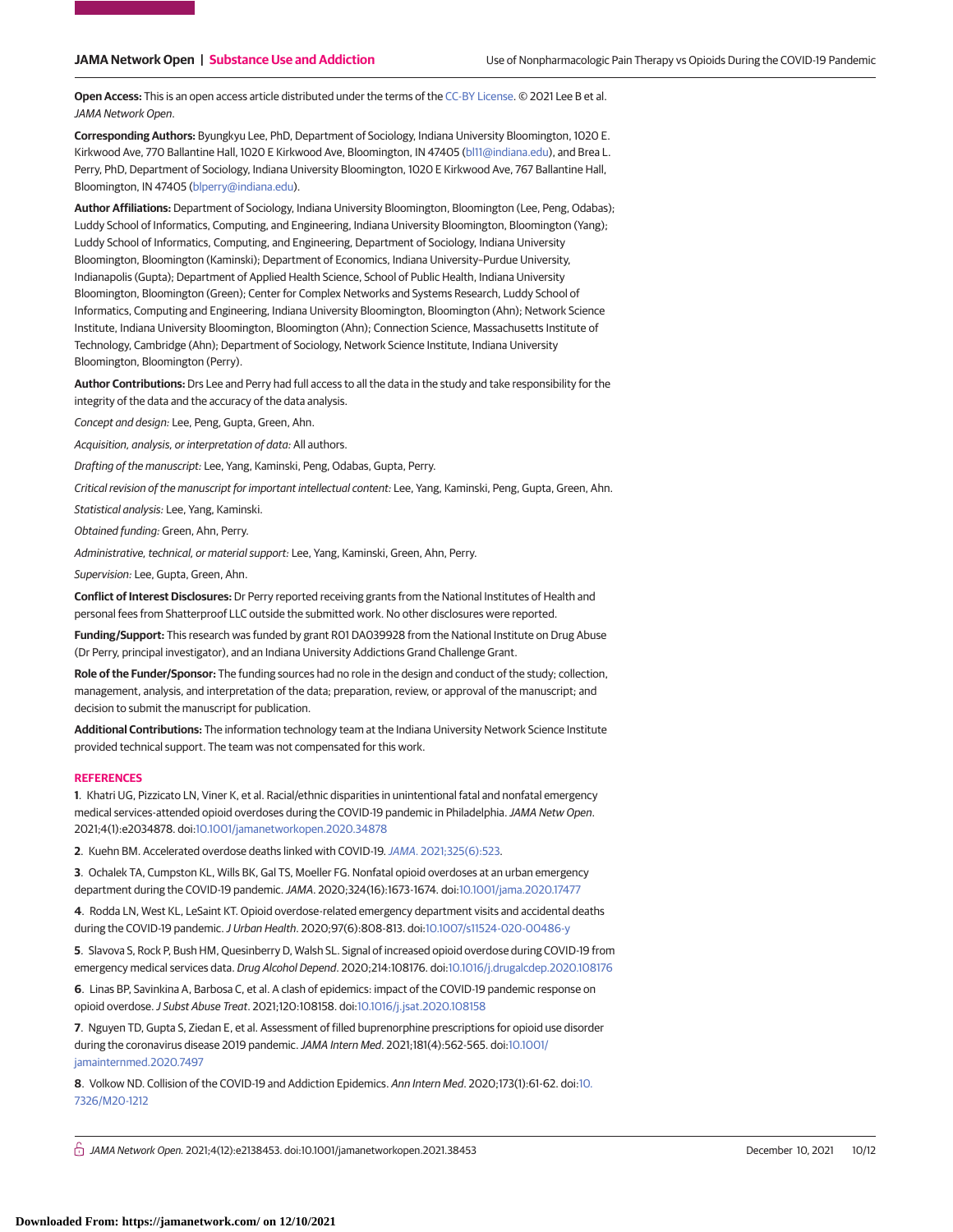**9**. Ziedan E, Simon KI, Wing C. Effects of state COVID-19 closure policy on non-COVID-19 health care utilization. National Bureau of Economic Research; 2020. Accessed March 19, 2021. <https://www.nber.org/papers/w27621>

**10**. Rosenbaum L. The untold toll—the pandemic's effects on patients without Covid-19. N Engl J Med. 2020;382 (24):2368-2371. doi[:10.1056/NEJMms2009984](https://dx.doi.org/10.1056/NEJMms2009984)

**11**. Lembke A. Why doctors prescribe opioids to known opioid abusers. N Engl J Med. 2012;367(17):1580-1581. doi: [10.1056/NEJMp1208498](https://dx.doi.org/10.1056/NEJMp1208498)

**12**. Dowell D, Haegerich TM, Chou R. CDC guideline for prescribing opioids for chronic pain—United States, 2016. JAMA. 2016;315(15):1624-1645. doi[:10.1001/jama.2016.1464](https://jama.jamanetwork.com/article.aspx?doi=10.1001/jama.2016.1464&utm_campaign=articlePDF%26utm_medium=articlePDFlink%26utm_source=articlePDF%26utm_content=jamanetworkopen.2021.38453)

**13**. Frieden TR, Houry D. Reducing the risks of relief—the CDC opioid-prescribing guideline. N Engl J Med. 2016; 374(16):1501-1504. doi[:10.1056/NEJMp1515917](https://dx.doi.org/10.1056/NEJMp1515917)

**14**. Krebs EE, Gravely A, Nugent S, et al. Effect of opioid vs nonopioid medications on pain-related function in patients with chronic back pain or hip or knee osteoarthritis pain: the SPACE randomized clinical trial. JAMA. 2018; 319(9):872-882. doi[:10.1001/jama.2018.0899](https://jama.jamanetwork.com/article.aspx?doi=10.1001/jama.2018.0899&utm_campaign=articlePDF%26utm_medium=articlePDFlink%26utm_source=articlePDF%26utm_content=jamanetworkopen.2021.38453)

**15**. Majeed MH, Sudak DM. Cognitive behavioral therapy for chronic pain-one therapeutic approach for the opioid epidemic.J Psychiatr Pract. 2017;23(6):409-414. doi[:10.1097/PRA.0000000000000262](https://dx.doi.org/10.1097/PRA.0000000000000262)

**16**. Anderson KE, McGinty EE, Presskreischer R, Barry CL. Reports of forgone medical care among US adults during the initial phase of the COVID-19 pandemic.JAMA Netw Open. 2021;4(1):e2034882-e2034882. doi[:10.1001/](https://jama.jamanetwork.com/article.aspx?doi=10.1001/jamanetworkopen.2020.34882&utm_campaign=articlePDF%26utm_medium=articlePDFlink%26utm_source=articlePDF%26utm_content=jamanetworkopen.2021.38453) [jamanetworkopen.2020.34882](https://jama.jamanetwork.com/article.aspx?doi=10.1001/jamanetworkopen.2020.34882&utm_campaign=articlePDF%26utm_medium=articlePDFlink%26utm_source=articlePDF%26utm_content=jamanetworkopen.2021.38453)

**17**. Whaley CM, Pera MF, Cantor J, et al. Changes in health services use among commercially insured US populations during the COVID-19 pandemic.JAMA Netw Open. 2020;3(11):e2024984-e2024984. doi[:10.1001/](https://jama.jamanetwork.com/article.aspx?doi=10.1001/jamanetworkopen.2020.24984&utm_campaign=articlePDF%26utm_medium=articlePDFlink%26utm_source=articlePDF%26utm_content=jamanetworkopen.2021.38453) [jamanetworkopen.2020.24984](https://jama.jamanetwork.com/article.aspx?doi=10.1001/jamanetworkopen.2020.24984&utm_campaign=articlePDF%26utm_medium=articlePDFlink%26utm_source=articlePDF%26utm_content=jamanetworkopen.2021.38453)

**18**. Wainwright JJ, Mikre M, Whitley P, et al. Analysis of drug test results before and after the US declaration of a national emergency concerning the COVID-19 outbreak.JAMA. 2020;324(16):1674-1677. doi[:10.1001/jama.](https://jama.jamanetwork.com/article.aspx?doi=10.1001/jama.2020.17694&utm_campaign=articlePDF%26utm_medium=articlePDFlink%26utm_source=articlePDF%26utm_content=jamanetworkopen.2021.38453) [2020.17694](https://jama.jamanetwork.com/article.aspx?doi=10.1001/jama.2020.17694&utm_campaign=articlePDF%26utm_medium=articlePDFlink%26utm_source=articlePDF%26utm_content=jamanetworkopen.2021.38453)

**19**. Currie JM, Schnell MK, Schwandt H, Zhang J. prescribing of opioid analgesics and buprenorphine for opioid use disorder during the COVID-19 pandemic. JAMA Netw Open. 2021;4(4):e216147. doi[:10.1001/jamanetworkopen.](https://jama.jamanetwork.com/article.aspx?doi=10.1001/jamanetworkopen.2021.6147&utm_campaign=articlePDF%26utm_medium=articlePDFlink%26utm_source=articlePDF%26utm_content=jamanetworkopen.2021.38453) [2021.6147](https://jama.jamanetwork.com/article.aspx?doi=10.1001/jamanetworkopen.2021.6147&utm_campaign=articlePDF%26utm_medium=articlePDFlink%26utm_source=articlePDF%26utm_content=jamanetworkopen.2021.38453)

**20**. Downs CG, Varisco TJ, Bapat SS, Shen C, Thornton JD. Impact of COVID-19 related policy changes on filling of opioid and benzodiazepine medications. Res Social Adm Pharm. 2021;17(1):2005-2008. doi[:10.1016/j.sapharm.](https://dx.doi.org/10.1016/j.sapharm.2020.06.003) [2020.06.003](https://dx.doi.org/10.1016/j.sapharm.2020.06.003)

**21**. Licciardone JC. Demographic characteristics associated with utilization of noninvasive treatments for chronic low back pain and related clinical outcomes during the COVID-19 pandemic in the United States. J Am Board Fam Med. 2021;34(suppl):S77-S84. doi[:10.3122/jabfm.2021.S1.200352](https://dx.doi.org/10.3122/jabfm.2021.S1.200352)

**22**. Wallace PJ, Shah ND, Dennen T, Bleicher PA, Crown WH. Optum Labs: building a novel node in the learning health care system. Health Aff (Millwood). 2014;33(7):1187-1194. doi[:10.1377/hlthaff.2014.0038](https://dx.doi.org/10.1377/hlthaff.2014.0038)

**23**. Kiang MV, Humphreys K, Cullen MR, Basu S. Opioid prescribing patterns among medical providers in the United States, 2003-17: retrospective, observational study. BMJ. 2020;368:l6968. doi[:10.1136/bmj.l6968](https://dx.doi.org/10.1136/bmj.l6968)

**24**. Lee B, Zhao W, Yang K-C, Ahn Y-Y, Perry BL. Systematic evaluation of state policy interventions targeting the US opioid epidemic, 2007-2018.JAMA Netw Open. 2021;4(2):e2036687. doi[:10.1001/jamanetworkopen.](https://jama.jamanetwork.com/article.aspx?doi=10.1001/jamanetworkopen.2020.36687&utm_campaign=articlePDF%26utm_medium=articlePDFlink%26utm_source=articlePDF%26utm_content=jamanetworkopen.2021.38453) [2020.36687](https://jama.jamanetwork.com/article.aspx?doi=10.1001/jamanetworkopen.2020.36687&utm_campaign=articlePDF%26utm_medium=articlePDFlink%26utm_source=articlePDF%26utm_content=jamanetworkopen.2021.38453)

**25**. Jeffery MM, Hooten WM, Henk HJ, et al. Trends in opioid use in commercially insured and Medicare Advantage populations in 2007-16: retrospective cohort study. BMJ. 2018;362:k2833. doi[:10.1136/bmj.k2833](https://dx.doi.org/10.1136/bmj.k2833)

**26**. Mayhew M, DeBar LL, Deyo RA, et al. Development and assessment of a crosswalk between ICD-9-CM and ICD-10-CM to identify patients with common pain conditions.J Pain. 2019;20(12):1429-1445. doi[:10.1016/j.jpain.](https://dx.doi.org/10.1016/j.jpain.2019.05.006) [2019.05.006](https://dx.doi.org/10.1016/j.jpain.2019.05.006)

**27**. Bundorf MK, Gupta S, Kim C. Trends in US health insurance coverage during the COVID-19 pandemic.JAMA Health Forum. 2021;2(9):e212487. doi[:10.1001/jamahealthforum.2021.2487](https://jama.jamanetwork.com/article.aspx?doi=10.1001/jamahealthforum.2021.2487&utm_campaign=articlePDF%26utm_medium=articlePDFlink%26utm_source=articlePDF%26utm_content=jamanetworkopen.2021.38453)

**28**. Harvard University. Harvard dataverse. Accessed November 4, 2021. [https://dataverse.harvard.edu/](https://dataverse.harvard.edu/dataverse/bk) [dataverse/bk](https://dataverse.harvard.edu/dataverse/bk)

**29**. Bohnert ASB, Valenstein M, Bair MJ, et al. Association between opioid prescribing patterns and opioid overdose-related deaths.JAMA. 2011;305(13):1315-1321. doi[:10.1001/jama.2011.370](https://jama.jamanetwork.com/article.aspx?doi=10.1001/jama.2011.370&utm_campaign=articlePDF%26utm_medium=articlePDFlink%26utm_source=articlePDF%26utm_content=jamanetworkopen.2021.38453)

**30**. Lanzillotta JA, Clark A, Starbuck E, Kean EB, Kalarchian M. The impact of patient characteristics and postoperative opioid exposure on prolonged postoperative opioid use: an integrative review. Pain Manag Nurs. 2018;19(5):535-548. doi[:10.1016/j.pmn.2018.07.003](https://dx.doi.org/10.1016/j.pmn.2018.07.003)

 $\bigcap$  JAMA Network Open. 2021;4(12):e2138453. doi:10.1001/jamanetworkopen.2021.38453 (Reprinted) December 10, 2021 11/12